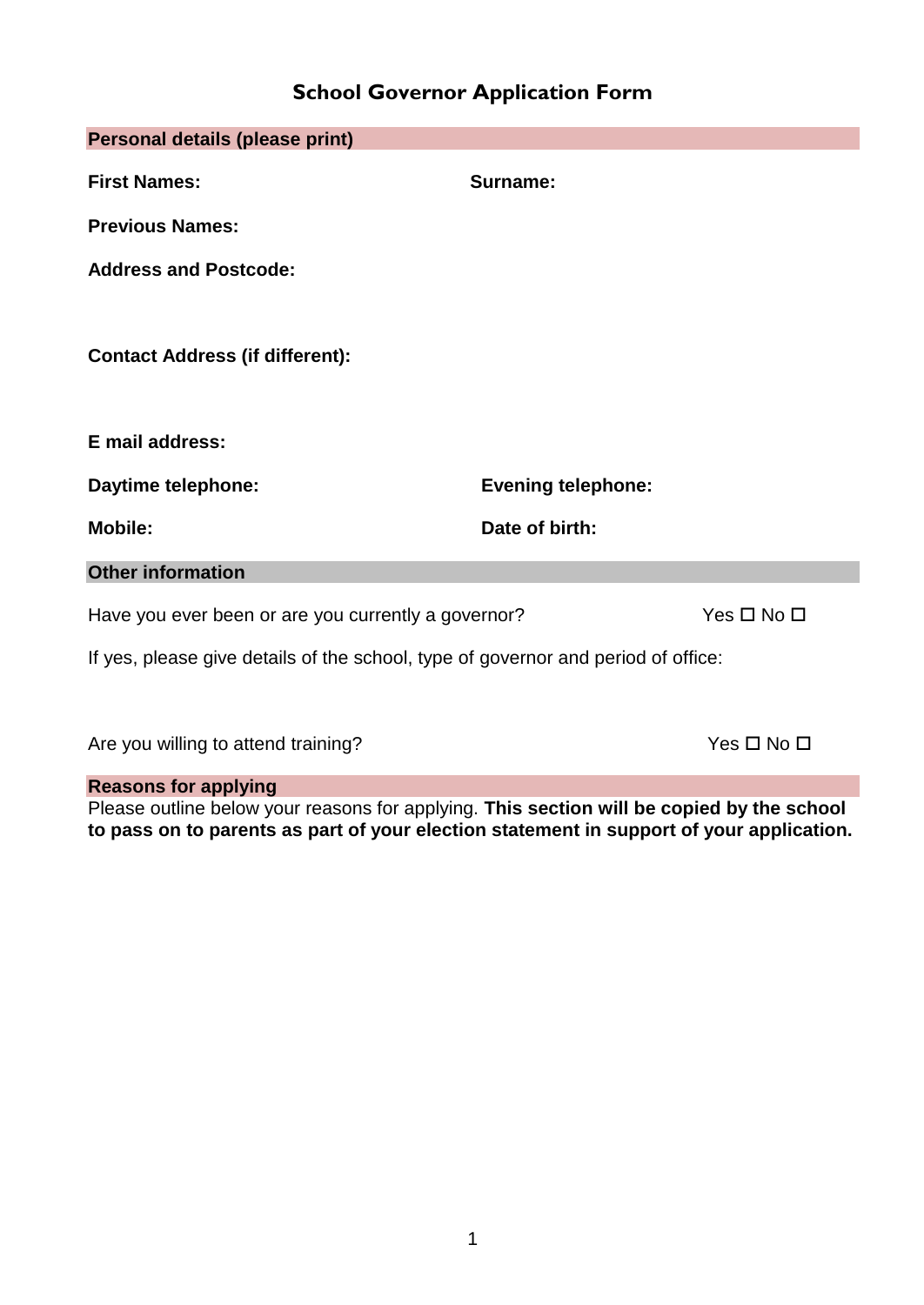## **Experience and personal skills**

Please give details of any experience skills, abilities and interests you have that demonstrate you meet the criteria set out by the governing body in its advert for this post. **This section will be copied by the school to pass on to parents as part of your election statement in support of your application.**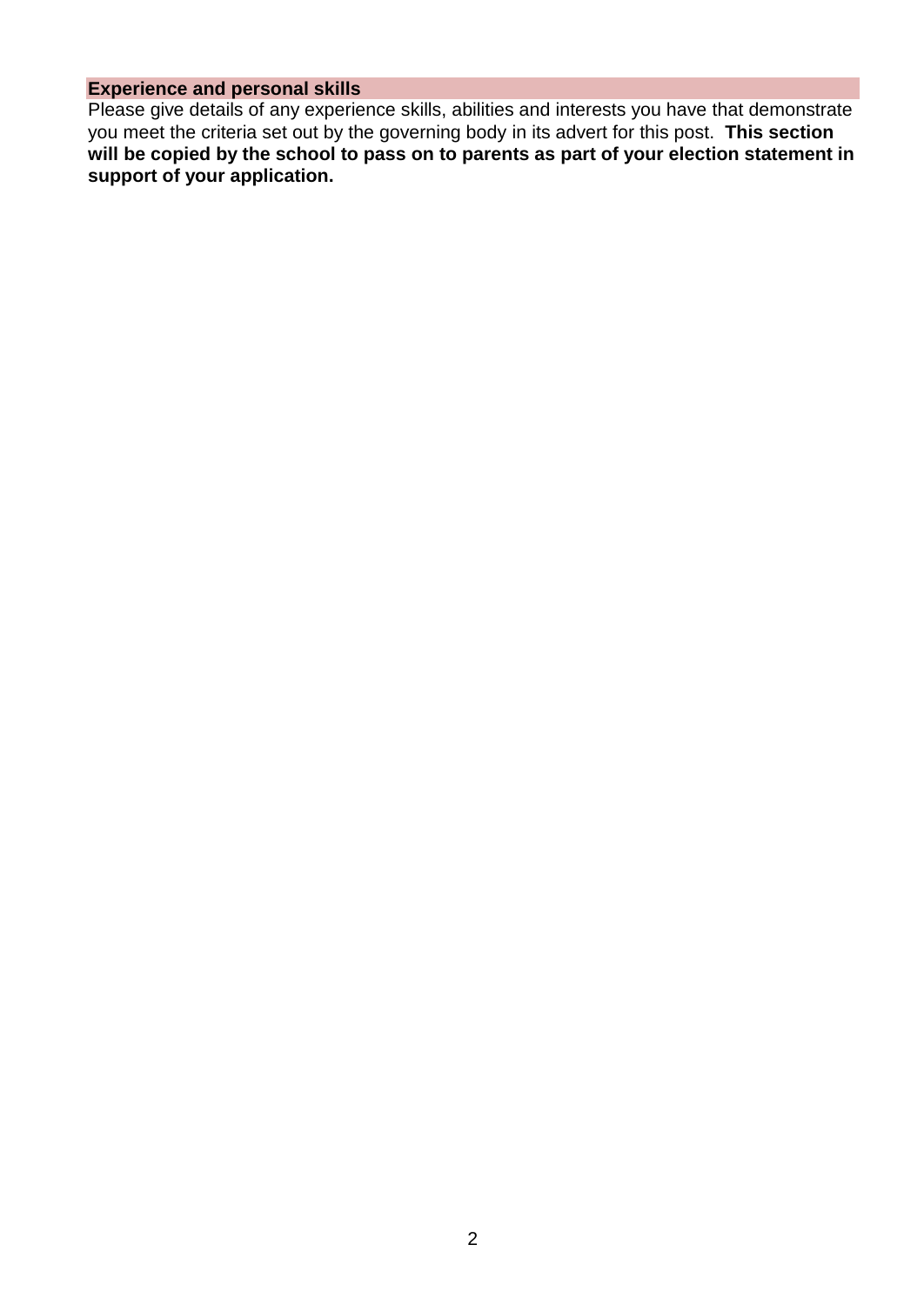#### **Vetting**

Governing bodies must apply for an enhanced criminal records certificate for any governor who does not already hold one. They must do this within 21 days of your appointment or election. "Spent" criminal records and other relevant information may legitimately be disclosed when individuals are involved with schools. If you are aware of any information which may be disclosed, you may wish to discuss its relevance with the headteacher or Governor Services in advance of your application.

Governing bodies will also check whether applicants are barred as a result of being subject to a section 128 direction.

The details below are a summary of the qualification and disqualification regulations that relate to governing bodies.

Please seek advice from your school or Governor Services if you think you may be affected. The contact details for Governor Services can be found at: [www.hants.gov.uk/education/governors/governorcontacts.htm](http://www.hants.gov.uk/education/governors/governorcontacts.htm)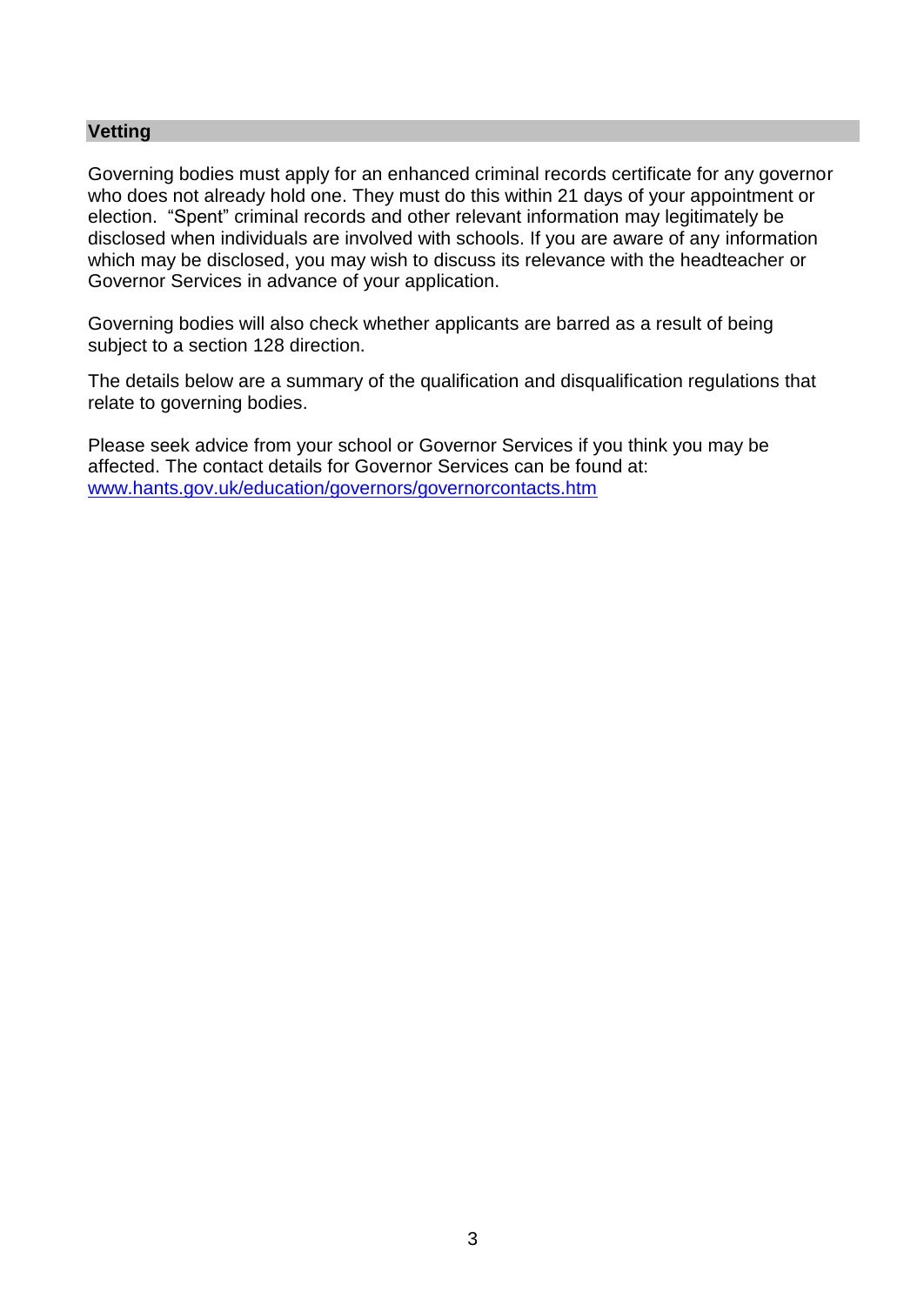### **Disqualification Criteria**

The following text summarises the qualification and disqualification regulations which can be seen in full on our website. Please seek advice if you think you may be affected.

A governor must be aged 18 or over at the time of their election or appointment. A registered pupil of the school cannot be a governor. A person cannot hold more than one governorship at the same school.

A Person is disqualified from holding or from continuing to hold office as a governor or associate member if they:

- have failed to attend meetings for six months;
- are bankrupt:
- are subject to a disqualification order or disqualification undertaking under company's legislation or an order concerning insolvency;
- have been removed from the office of trustee for a charity on grounds of misconduct or mismanagement or from being concerned in the management or control of any body;
- are included in the list of those considered by the Secretary of State as unsuitable to work with children;
- are subject to a direction of the Secretary of State under section 142 of Education Act 2002;
- are disqualified from working with children or from registration for child minding or providing day care;
- have received a sentence of imprisonment (whether suspended or not) for a period of not less than three months (without the option of a fine) in the five years before becoming a governor or since becoming a governor;
- have received a prison sentence of 2.5 years or more in the 20 years before becoming a governor;
- have at any time received a prison sentence of five years or more;
- have been fined for causing a nuisance or disturbance on school premises during the five years prior to or since appointment or election as a governor;
- refuse to make an application for a criminal records certificate.

In addition, the following disqualification criteria apply for the categories of governor listed below.

A person is disqualified from election or appointment as a **parent governor** of a school if the person -

(a) is an elected member of the local authority; or

(b) is paid to work at the school for more than 500 hours in any twelve consecutive months.

A person is disqualified from appointment as a **local authority governor** if the person is eligible to be a staff governor of the school.

A person is disqualified from nomination or appointment as a **partnership governor** of a school if the person is –

(a) a parent of a registered pupil at the school;

(b) eligible to be a staff governor of the school;

(c) an elected member of the local authority; or

(d) employed by the local authority in connection with their education functions. This does not apply in the case of a person who is employed by a local authority in England under a contract of employment providing for the person to work wholly at a school or schools maintained by the local authority.